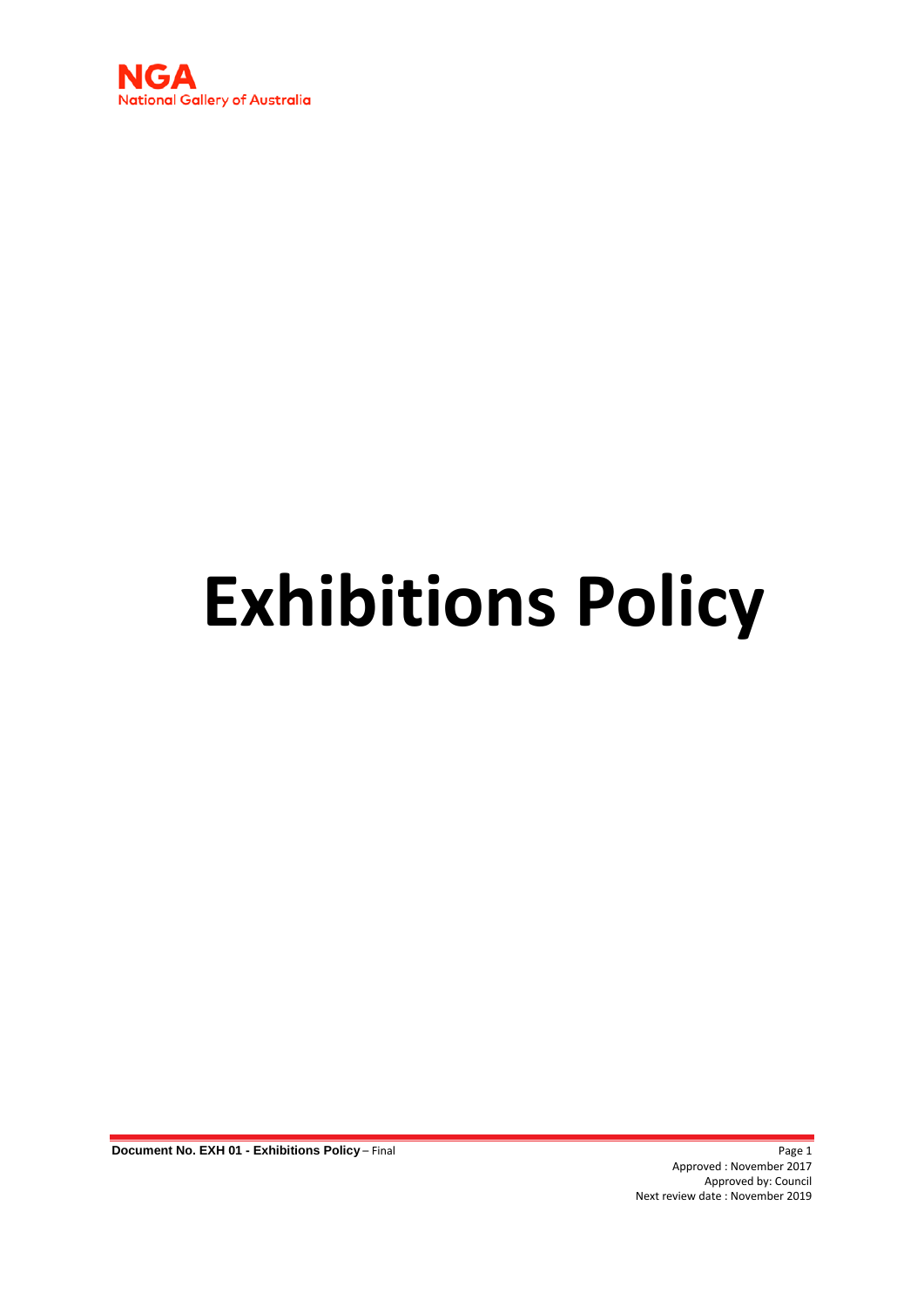

#### **Summary**

| <b>Exhibitions Policy</b>                                                         |                                                                                                                                                                                                                                                                                                                                                                                                                                                                                                                                                                                                                                                                |  |  |  |
|-----------------------------------------------------------------------------------|----------------------------------------------------------------------------------------------------------------------------------------------------------------------------------------------------------------------------------------------------------------------------------------------------------------------------------------------------------------------------------------------------------------------------------------------------------------------------------------------------------------------------------------------------------------------------------------------------------------------------------------------------------------|--|--|--|
| <b>Description of Policy</b>                                                      | This policy sets out the principles the Gallery adheres to<br>and the factors it considers in fulfilling the NGA's<br>Exhibitions Program.                                                                                                                                                                                                                                                                                                                                                                                                                                                                                                                     |  |  |  |
| Policy applies to                                                                 | NGA wide                                                                                                                                                                                                                                                                                                                                                                                                                                                                                                                                                                                                                                                       |  |  |  |
| <b>Policy Status</b>                                                              | New policy                                                                                                                                                                                                                                                                                                                                                                                                                                                                                                                                                                                                                                                     |  |  |  |
| <b>Approval Authority</b>                                                         | Council                                                                                                                                                                                                                                                                                                                                                                                                                                                                                                                                                                                                                                                        |  |  |  |
| Responsible Officer                                                               | Adam Worrall                                                                                                                                                                                                                                                                                                                                                                                                                                                                                                                                                                                                                                                   |  |  |  |
| Contact area                                                                      | <b>Exhibitions and Collections Services</b>                                                                                                                                                                                                                                                                                                                                                                                                                                                                                                                                                                                                                    |  |  |  |
| Date of Policy Review*                                                            | October 2019                                                                                                                                                                                                                                                                                                                                                                                                                                                                                                                                                                                                                                                   |  |  |  |
| *Unless otherwise indicated, this policy will still apply beyond the review date. |                                                                                                                                                                                                                                                                                                                                                                                                                                                                                                                                                                                                                                                                |  |  |  |
| Related Policies, Procedures, Guidelines<br>and Local Protocols                   | NGA Policy on Policy Development<br>$\bullet$<br>NGA Risk Management Framework and Policy<br>NGA Inward Loan Policy<br>Aboriginal and Torres Strait Islander Cultural<br><b>Rights and Engagement Policy</b><br>Due Diligence and Provenance Policy<br>٠<br>Freedom of Information Policy<br>Record-Keeping Policy<br>Aboriginal and Torres Strait Islander<br>Reconciliation Action Plan (in development)<br><b>Art Acquisitions Strategy</b><br>Code of Ethics<br><b>Fraud Strategy</b><br>Protection of Cultural Objects on Loan Scheme<br>Guidelines<br>Australian Government International<br>$\bullet$<br><b>Exhibitions Insurance Scheme Guidelines</b> |  |  |  |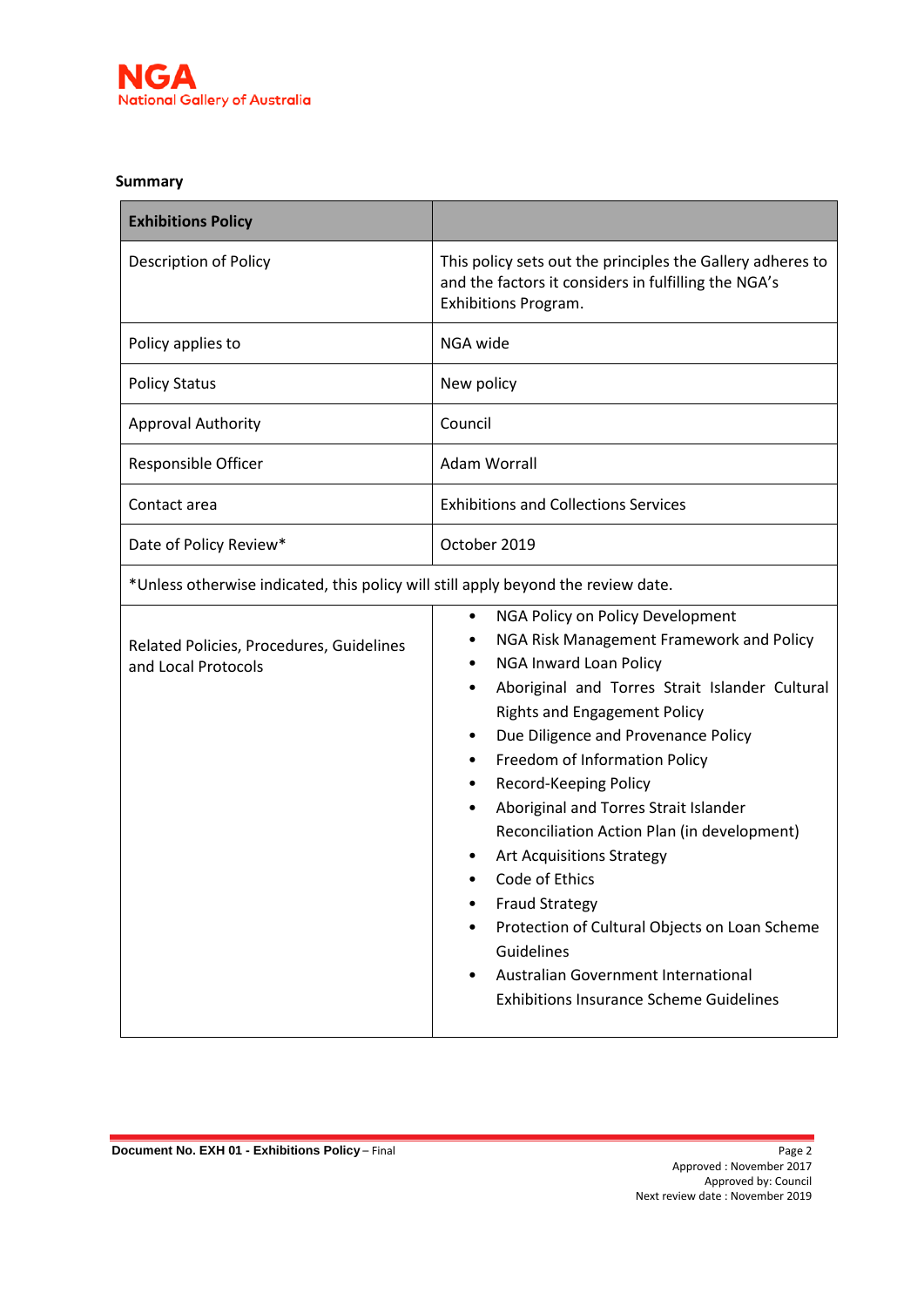

## **Approvals**

| <b>Position</b>        | <b>Name</b>              |          | <b>Date</b> |
|------------------------|--------------------------|----------|-------------|
| <b>Deputy Director</b> | <b>Kirsten Paisley</b>   |          |             |
| Director               | Gerard Vaughan           | Yes / No |             |
| Council                | Audit and Risk Committee | Yes / No |             |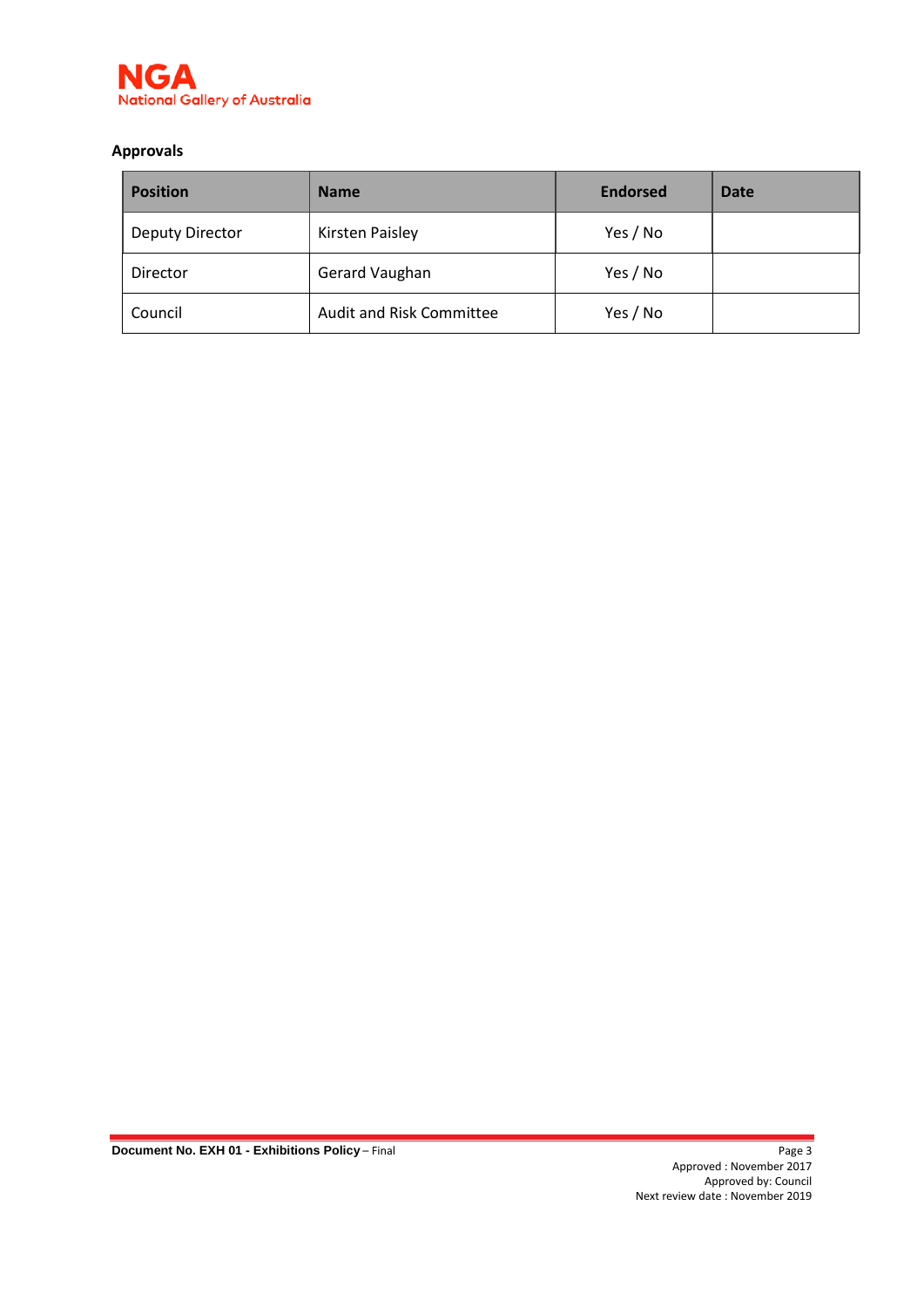

#### **Contents**

| 1. |                                                                                          |  |
|----|------------------------------------------------------------------------------------------|--|
| 2. |                                                                                          |  |
| 3. |                                                                                          |  |
| 4. |                                                                                          |  |
| 5. |                                                                                          |  |
|    |                                                                                          |  |
|    |                                                                                          |  |
|    |                                                                                          |  |
|    |                                                                                          |  |
|    |                                                                                          |  |
|    |                                                                                          |  |
| 6. |                                                                                          |  |
|    |                                                                                          |  |
|    |                                                                                          |  |
|    |                                                                                          |  |
|    |                                                                                          |  |
|    |                                                                                          |  |
| 7. |                                                                                          |  |
|    | Legislation, policies, procedures and guidelines that relate to this Exhibition Policy11 |  |
| 8. |                                                                                          |  |
| 9. |                                                                                          |  |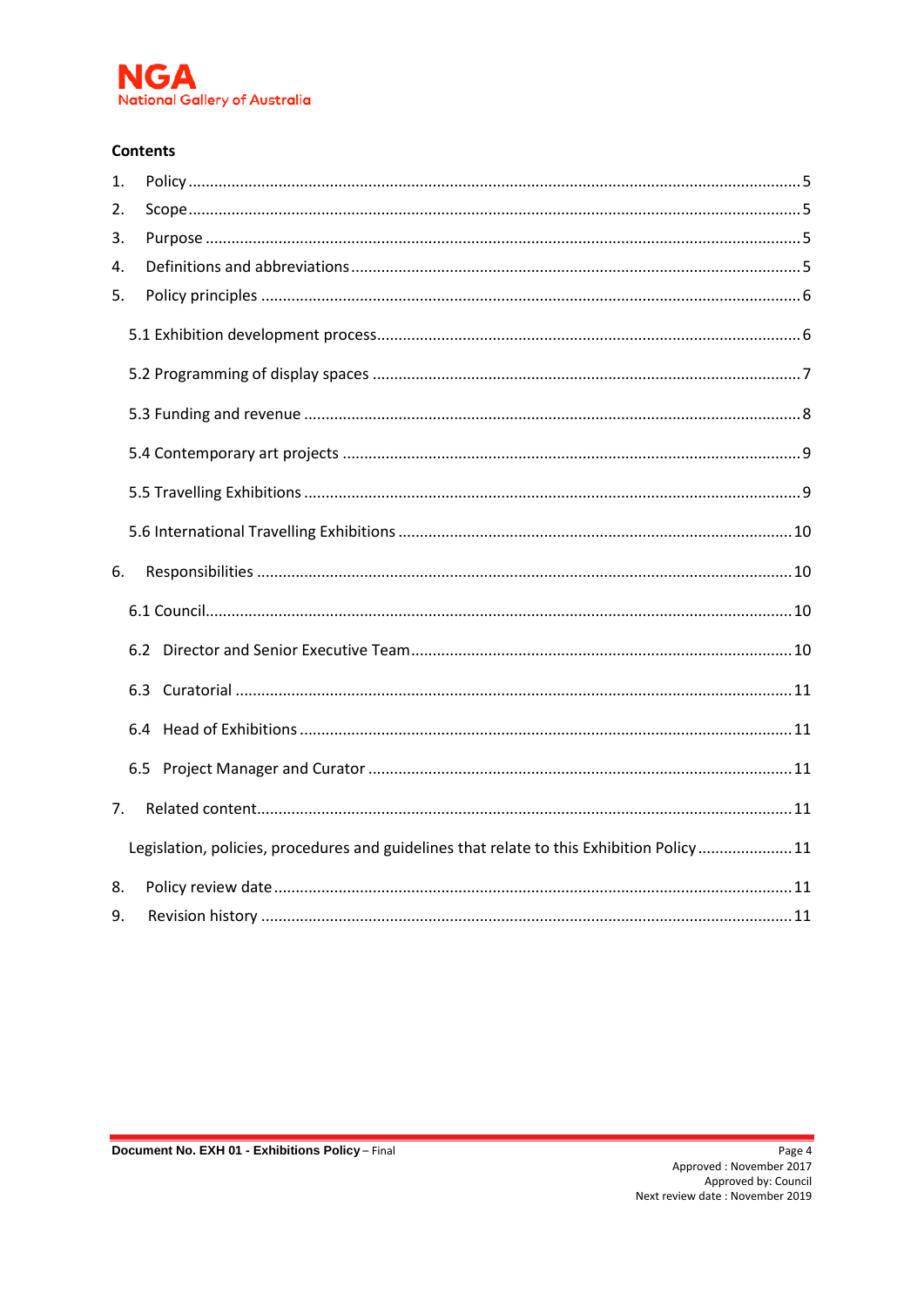

# <span id="page-4-0"></span>**1. Policy**

Exhibitions Policy

# <span id="page-4-1"></span>**2. Scope**

This policy applies to all activities relating to the Exhibition Program of the National Gallery of Australia (the Gallery), and applies to all NGA staff.

# <span id="page-4-2"></span>**3. Purpose**

The Gallery and its functions are determined by the *National Gallery of Australia Act 1975*. The principal functions of the Gallery, as outlined in s6 of the Act, are to:

- To develop and maintain a national collection of works of art;
- To exhibit, or to make available for exhibition by others, works of art from the national collection or works of art that are otherwise in the possession of the Gallery; and,
- To use every endeavour to make the most advantageous use of the national collection in the national interest.

# <span id="page-4-3"></span>**4. Definitions and abbreviations**

In this policy,

#### **Council member**

means a member of the Gallery's governing Council appointed in accordance with the Act.

#### **Director**

means the Director of the Gallery appointed under the Act and includes a person appointed by the Minister as acting Director.

#### **Exhibition program**

means the forward program and schedule of temporary, collection and travelling exhibitions

#### **Gallery**

means the National Gallery of Australia, a statutory authority established in accordance with the Act.

#### **Exhibitions Committee**

means the committee established to review and discuss the exhibition program quarterly. The committee comprises the Director, Deputy Director, Assistant Directors, Chief Financial Officer and representatives from Curatorial, Conservation, Exhibitions, Registration, Visitor Services, Risk Management and Travelling Exhibitions.

#### **Temporary exhibition**

means an exhibition of works of art on display at the Gallery including inward loans and/or commissions and may include works drawn from the collection.

#### **Travelling exhibition**

means an exhibition of work(s) of art that may include works drawn from the collection, inward loans and/or commissions that the Gallery tours to other venues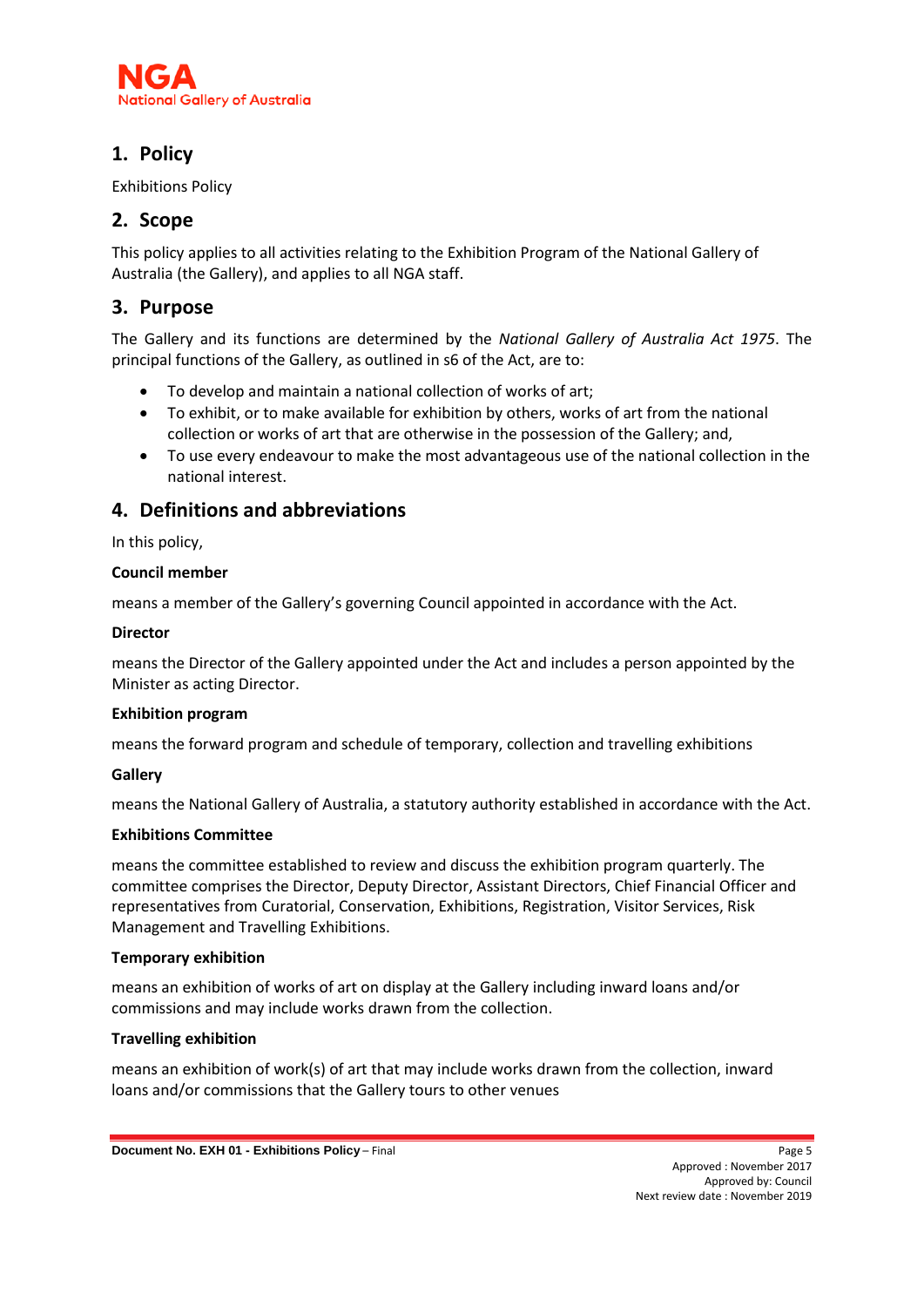

# <span id="page-5-0"></span>**5. Policy principles**

The 1966 Lindsay Report, resulting from the "National Art Gallery Committee of Inquiry" commissioned by Prime Minister Menzies, is the NGA's founding document. The Lindsay Report placed its greatest emphasis on Indigenous and non-Indigenous Australian art, on modern art worldwide and on "works of art representing the high cultural achievement of Australia's neighbours in southern and eastern Asia and the Pacific Islands". These remain the 3 major collecting areas for the NGA.

Through our Exhibition Program, we seek to achieve a balanced representation of our three priority collecting areas:

- the art of Australia;
- the art of our region, the Asia-Pacific;
- the great global art movements, with emphasis on 20th and 21st century.

Across these three focus areas, we seek additionally to present a balance of contemporary and historical art; to complement the NGA's own collection with significant national and international loans; and to ensure that we provide audiences with extraordinary opportunities to see art from eras, cultures and collections that are not otherwise easily accessible within Australia.

The Exhibition Program will also take into account a diverse range of media and art forms.

The development of the Exhibition Program will consider the following key priorities:

- I. exhibitions drawn from the national collection, which champion the NGA's own research and scholarship;
- II. national leadership agenda and associated objectives appropriate to a national cultural institution;
- III. audience popularity and demand.

Consideration will also be given to budget and resource implications, projected audience segments and school's attendance, the availability of loans and appropriate timing of the exhibition.

#### <span id="page-5-1"></span>**5.1 Exhibition development process**

In addition to following the guiding principles outlined above, exhibition projects will be carefully evaluated for financial feasibility prior to commencement. This includes consideration of:

- projected financial outcomes
- balancing the need for ticket revenue with un-ticketed exhibitions regarded as important for Australian audiences
- ensuring adequate funding is provided

The Assistant Director, Exhibitions and Collections Services, with the CFO, will develop a budget and risk assessment for any exhibition with expenditure projected to be over \$500,000. The budget will present a break-even position for the exhibition, but will also indicate a worst-case scenario and a conservative best-case scenario.

Any exhibition requiring high investment, or with demonstrated associated risk, or requiring both a formal and legally binding commitment to an external institution or lender will be approved by Council prior to commitment being undertaken with third parties, or with a minimum of 18 months prior to an exhibition opening at the NGA.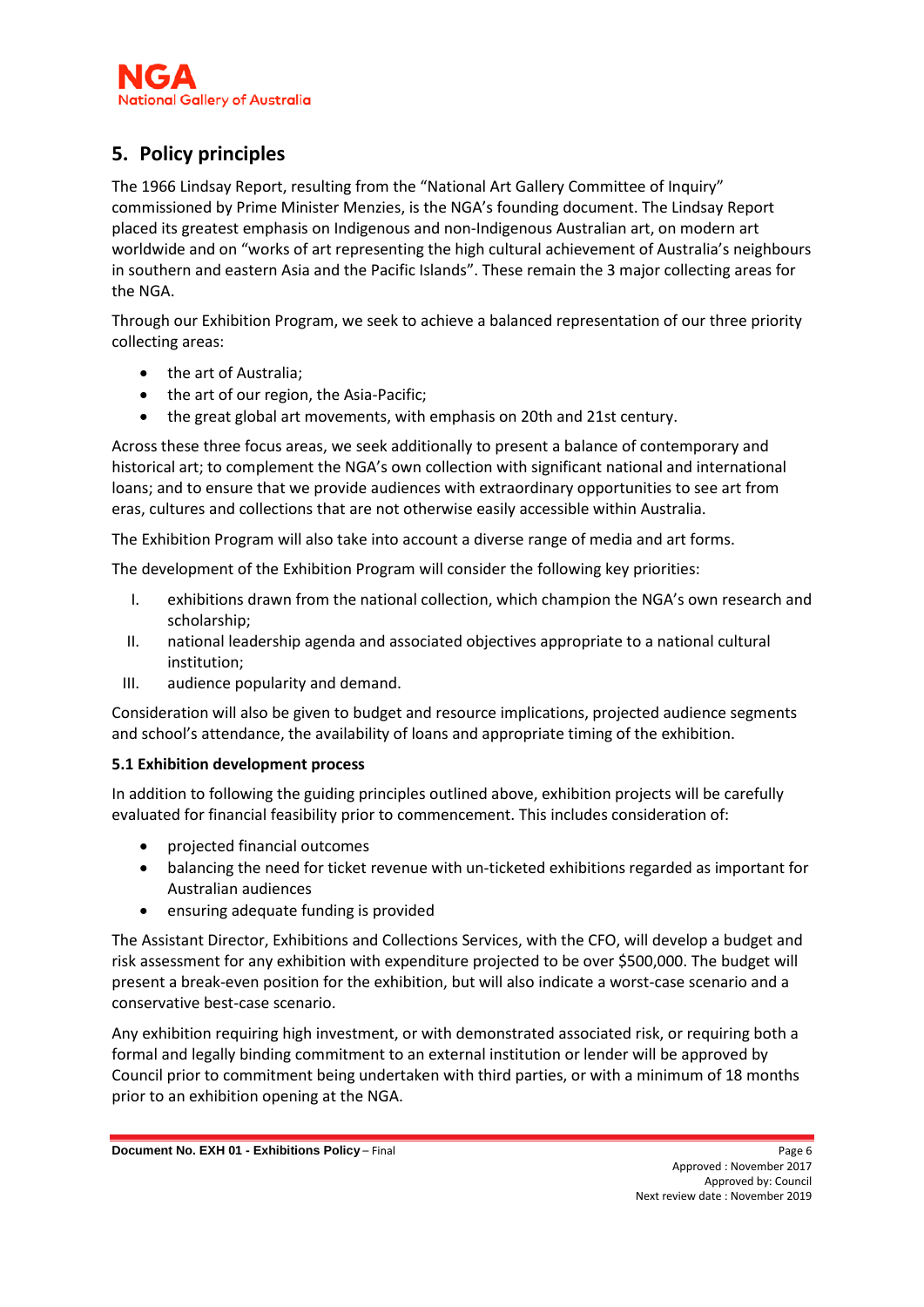

Once an exhibition concept has been endorsed and included in the program, a Project Meeting will be called, with representatives from relevant areas of the NGA invited to discuss in more detail the resource and budget breakdown. A detailed exhibition proposal form will be developed with the Project Team. This will include key milestones as identified in our Project Management Guidelines, which includes, for example, Council approval, approval at Exhibitions Committee, presentation at SET Meetings, Expenditure Projection, Risk Assessment and Budget Development, NGA Fundraising and/or Partnership Scoping, NGA Federal Government Budget Bids, NCITO and AGIEI Program. The Project Team is responsible for reporting to the Director and relevant senior staff on progress and issues arising. From time to time, as appropriate, the Director will convene detailed briefing meetings on plans and progress.

While it is important to have the three-year forward program confirmed for major exhibitions, in order to facilitate planning, enable fundraising opportunities to be developed and loans to be negotiated, the exhibition program must retain sufficient flexibility to allow exhibition and display opportunities to be capitalised upon.

During the various phases of the exhibition development, the Project Team (Including members of Curatorial Staff) will undertake and document due diligence research, risk assessments and decision making in regards to loans. These will be in line with the Gallery's Due Diligence and Provenance Policy and Inwards Loans Policy and their procedures.

#### <span id="page-6-0"></span>**5.2 Programming of display spaces**

The NGA has five gallery spaces dedicated to changing exhibitions, and also has a program of contemporary art interventions that occur throughout the building's public spaces.

Temporary Exhibitions Gallery Australian Art: Project Gallery International Art: Orde Poynton Gallery Contemporary Art Galleries: 9 & 10 NGA Play

The Temporary Exhibitions Gallery will display ticketed exhibitions as a first priority, including Australian or international loans supplemented by works from the NGA collection. Exhibitions of special national or regional significance may also be displayed in this Gallery, such as the National Indigenous Art Triennial.

The Project Gallery and Orde Poynton Gallery will mostly display free exhibitions focused on the strengths of the NGA permanent collection and may be supplemented by external loans. The programming of these galleries will give Australian art a prominent place within the overall display, ensuring it is conceptually at the heart of the exhibition program.

In parallel, our major exhibition endeavours will provide audiences with the annual opportunity to experience art representing each of our three priority areas: Australian art, the art of our region, the Asia-Pacific; and the great 20th and 21st century art movements globally.

As a general principle, temporary exhibitions will not be presented within the permanent collection galleries. This allows the Exhibitions team to stabilise the work flow of the temporary exhibition projects and the continued scheduling of changing permanent collection displays.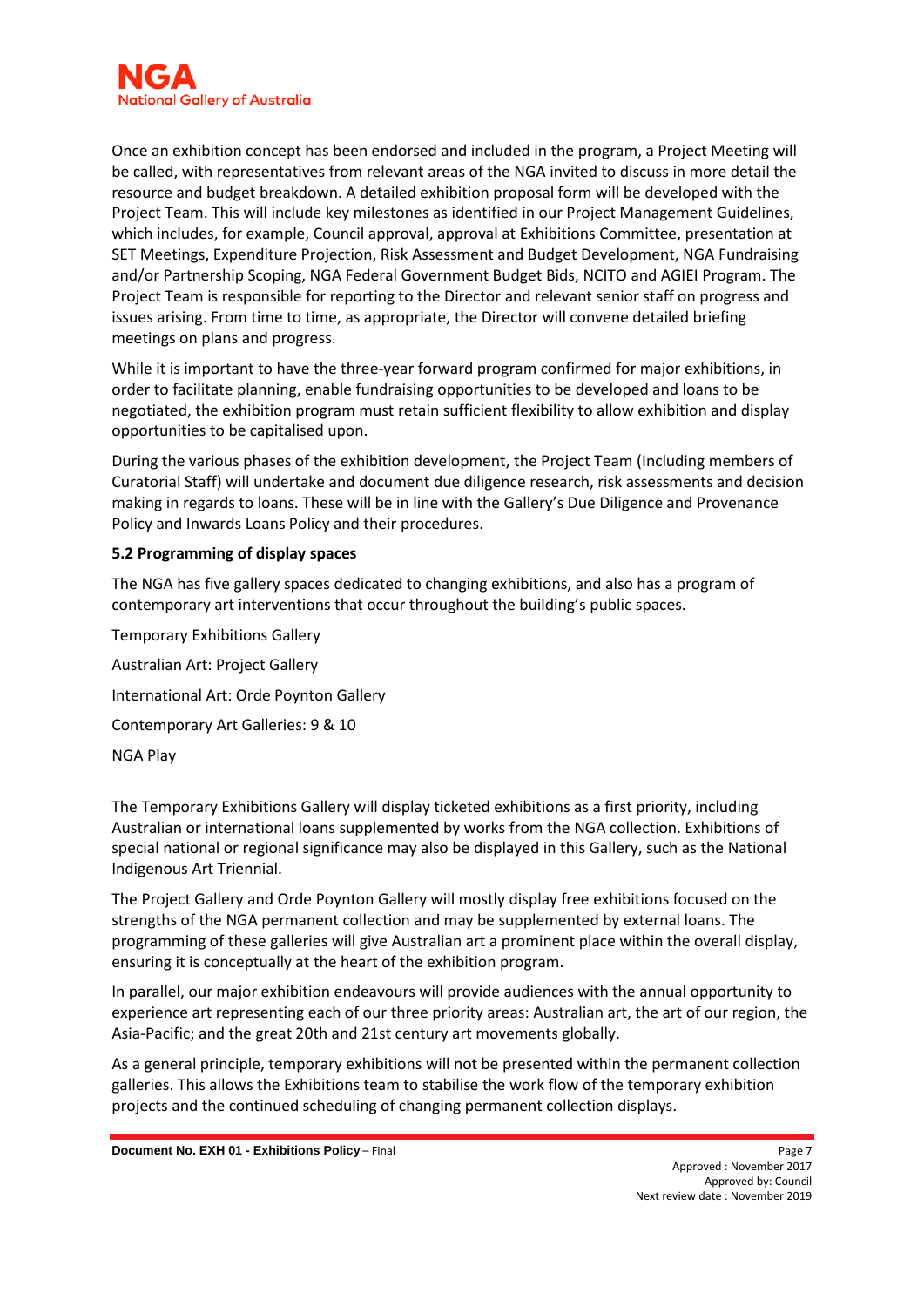

| <b>NGA</b><br><b>PRIORITY</b>                        | <b>MAJOR</b><br><b>EXHIBTN</b><br><b>GALLERY</b><br>(TEG) | <b>AUSTRALIAN</b><br><b>ART</b><br>(PROJECT<br><b>GALLERY)</b> | <b>INTERNAT.</b><br><b>ART (ORDE</b><br><b>POYNTON)</b> | <b>CONTEMP.</b><br><b>ART</b><br><b>(GALLERY</b><br><b>9 AND 10)</b> | <b>NGA</b><br><b>PLAY</b>        | <b>CONTEMP</b><br>. ART<br><b>INTER-</b><br><b>VENTIONS</b> | <b>TOTAL</b><br># |
|------------------------------------------------------|-----------------------------------------------------------|----------------------------------------------------------------|---------------------------------------------------------|----------------------------------------------------------------------|----------------------------------|-------------------------------------------------------------|-------------------|
| <b>Australian</b><br><b>Art</b>                      | $\overline{1}$                                            | $\overline{3}$                                                 | $\overline{0}$                                          | $\mathbf{1}$                                                         | $\mathbf{1}$                     | $\mathbf{1}$                                                | $\overline{7}$    |
| Art of the<br>Asia-Pacific<br>region                 | $\mathbf{1}$                                              | $\overline{0}$                                                 | $\mathbf{1}$                                            | $\mathbf{1}$                                                         | Every<br>$\overline{2}$<br>years | Every 2<br>years                                            | $\overline{4}$    |
| The great<br>global art<br>movements                 | $\mathbf{1}$                                              | $\overline{0}$                                                 | $\mathbf{1}$                                            | $\mathbf{1}$                                                         | Every<br>$\overline{2}$<br>years | Every 2<br>years                                            | $\overline{4}$    |
| <b>Total</b><br>number of<br>exhibitions<br>per year | $\overline{3}$                                            | $\overline{3}$                                                 | $\overline{2}$                                          | $\overline{3}$                                                       | $\overline{2}$                   | $\overline{2}$                                              | 15                |

#### <span id="page-7-0"></span>**5.3 Funding and revenue**

We will continue to assess the opportunity to grow the volume and mix of ticketed exhibitions and will consider alternative business models for future exhibitions, including:

- Private patronage of exhibitions
- Collection development funds for commissioned artworks also presented as exhibitions
- Lower cost ticketed exhibitions
- Opportunity for risk sharing of blockbuster/high risk projects with other venues or presenting organisations
- International touring as an income generating project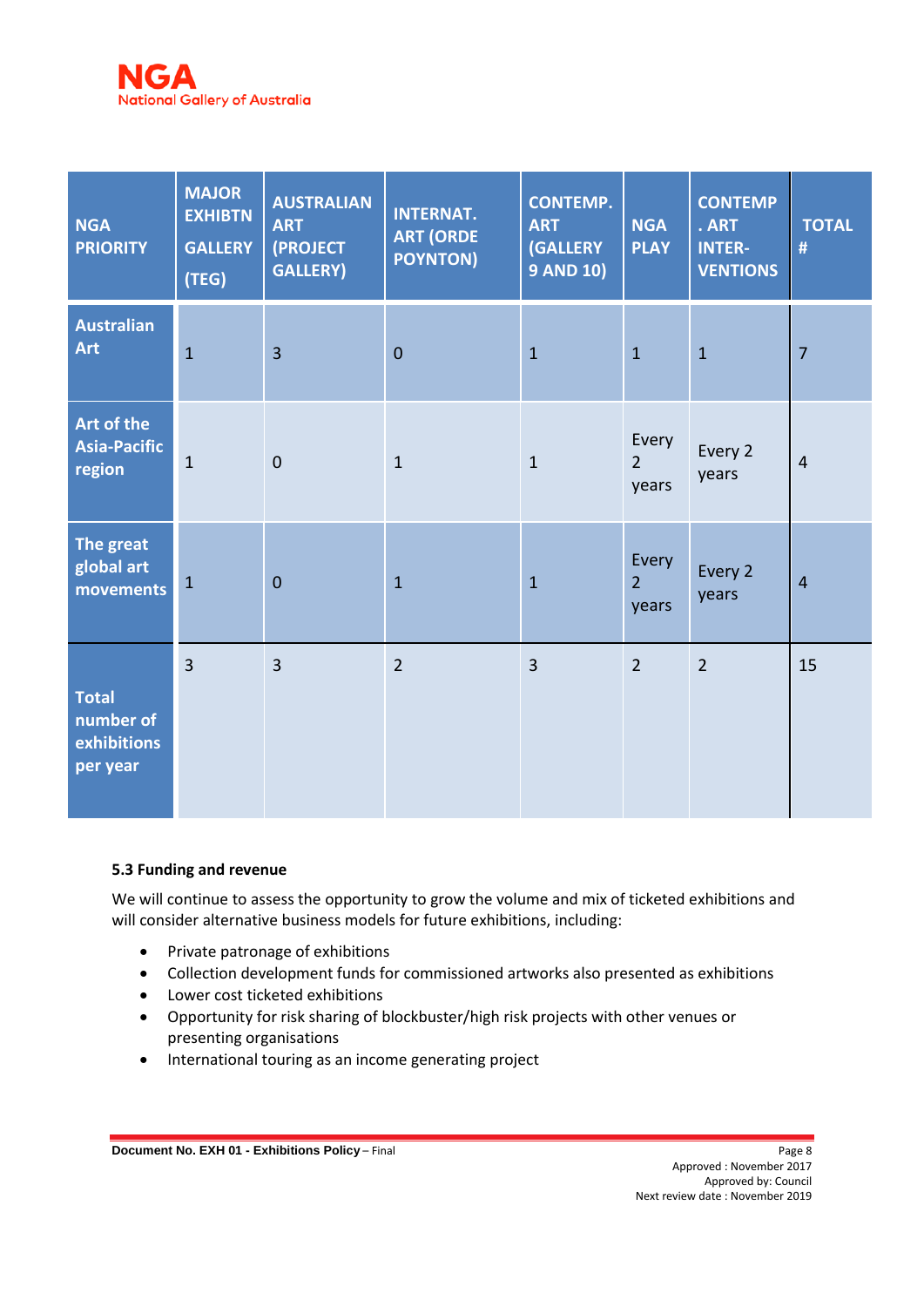NGA Council Exhibition Fund should be considered for supporting new and ground-breaking projects that may not attract high visitation, but are important with respect to collecting, exhibition and brand positioning priorities. Priority will be given to non-ticketed (no income producing) exhibitions.

We will consider charging for exhibitions where there is a possible paid audience over 40,000 visitors. There will be exceptions to this principle in cases where the NGA already owns the entire content of the exhibition in which case no ticket charge will apply. We will also continue to seek corporate sponsorship and private donations at varying levels to help underwrite the exhibitions program.

Major exhibitions will be budgeted with a conservative break-even point.

Some specialised exhibitions may be free. These exhibitions are valued for their contribution to our strategic objectives relating to education, audience development and scholarship, or to our leadership priorities as a national institution. These exhibitions will be paid for through our operating grant, Government grant schemes or alternative funding sources (though in appropriate circumstances free entry shows can still attract sponsorship). Providing these exhibitions is important to our leadership as a national cultural institution and to engaging and enhancing our visitors' knowledge, imagination and understanding.

### <span id="page-8-0"></span>**5.4 Contemporary art projects**

As part of our goal of presenting a balanced program of Australian art, art from our region and the great global art movements, the NGA will provide a strong focus on contemporary art and on collaborating with living artists.

Our Exhibition Program will feature contemporary art spanning Indigenous and non-Indigenous Australian works, the best contemporary art of the Asia-Pacific and international visual culture of the 21st century.

Led by the Department of Global Contemporary Art Practice, and in consultation with Senior Curators of all collecting areas, the NGA will include contemporary art projects in its Exhibition Program every year. Contemporary art projects will be made up of purchases, some artist commissions, loans, and works from the NGA collection.

Commissioning of artists will follow the procedures outlined in the NGA Art Acquisition Policy, specifically section 4.4.4 'Methods of acquisition: Purchase: Commission'.

A major aspect of these displays will be to communicate with and build younger audiences, and the Contemporary curators will aim to deliver artist-focused installations and special events working with the marketing, events and education teams.

#### <span id="page-8-1"></span>**5.5 Travelling Exhibitions**

The NGA Travelling Exhibitions Program (Travex) enjoys a strong industry and public profile in regional, remote and metropolitan communities throughout Australia, and offers a diverse and highquality program of exhibitions. The program has become an essential part of our national remit to provide access to the national collection.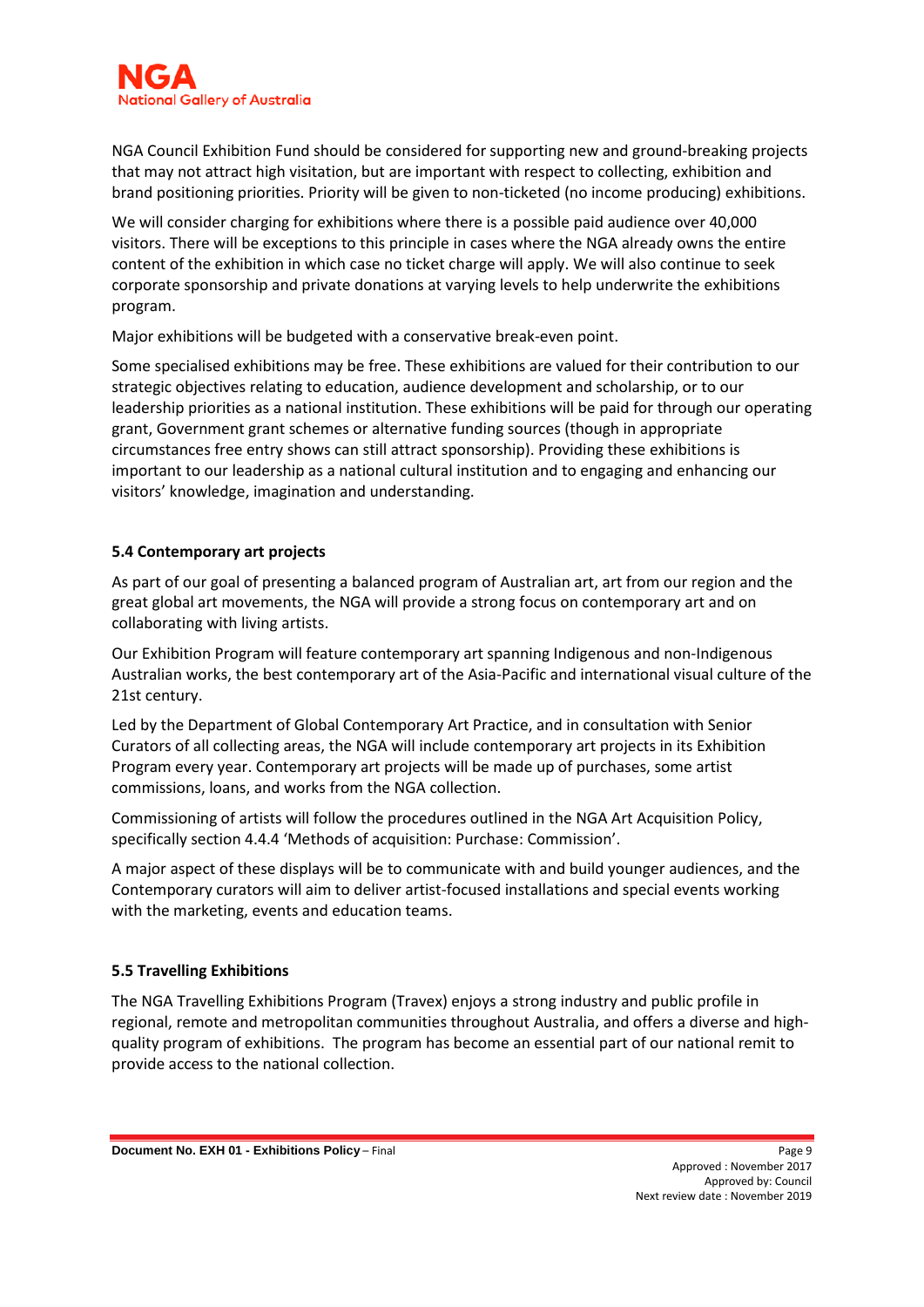

Currently the NGA's Portfolio Budget Statement requires us to release a minimum of four exhibitions a year. At any one time there can be up to ten exhibitions being developed, on the road or being acquitted.

Since 1988, over 10 million people have visited more than 150 exhibitions at over 1500 locations outside Canberra in every state and territory in Australia.

Travelling exhibitions will be drawn from our temporary exhibitions program. This is to minimise extraneous work load and maximise the impact of effort made in exhibitions production. Occasionally exhibitions will be created without intended display at the NGA. Exhibitions are generated and selected with a venue scale in mind, and are then marketed to suitable venues in that bracket. There are a multiple venues throughout Australia that have adequate temperature and humidity controls to be able to take sensitive items from the national collection, and exhibitions are matched to venues that we know can meet the required conditions for different items from the collection.

We will also continue to develop and tour exhibitions that can tolerate less strict environmental conditions, so we can tour to other regional and remote venues around Australia.

#### <span id="page-9-0"></span>**5.6 International Travelling Exhibitions**

In the life of this strategy resource will be allocated to investigate the potential of a new International touring program, designed as a commercial initiative to offset the broader exhibition costs. A further consideration is the reciprocal lending opportunities, fundraising opportunities and relations that international touring may provide.

The development of an international touring program is a worthy consideration with respect to both government priorities relating to trade and bilateral relations but also for the potential to derive a new revenue stream for the gallery's operations.

Effort will be put to touring routes, which are aligned with government, are cost effective and match international markets to the strength of the collection.

## <span id="page-9-1"></span>**6. Responsibilities**

#### <span id="page-9-2"></span>**6.1 Council**

- The overall exhibition program will be presented to the NGA Council, in line with the Council Charter of responsibilities.
- NGA Council must approve any specific exhibition requiring high investment, high levels of risk, or requiring a commitment to an external institution or lender. Approval must be sought prior to commitment being undertaken with third parties, or with a minimum of 18 months' notice from exhibition commencement date.

#### <span id="page-9-3"></span>**6.2 Director and Senior Executive Team**

- The Director, Deputy Director and Assistant Director, Exhibitions and Collections will discuss and assess exhibition proposals, which may be internally generated or externally negotiated.
- Exhibition proposals may be generated by the Senior Executive Team and/or Curators and presented at a SET meeting or the quarterly NGA Exhibitions Committee.